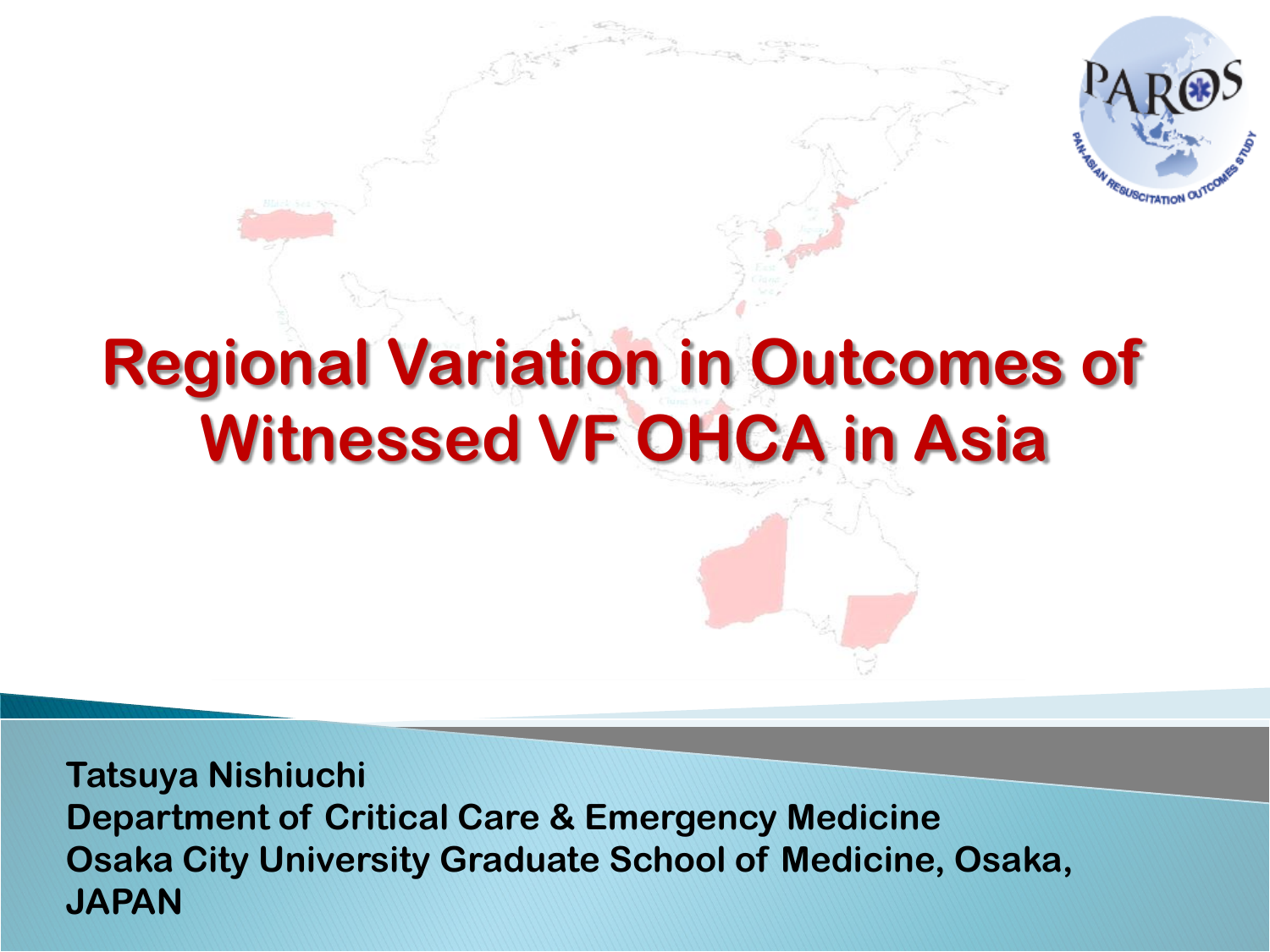## Introduction



- **Outcome of patients with witnessed VF OHCA**
	- **Depends on "the chain of survival"**
	- **Reflects emergency care in communities**
- **Regional variation in outcome of witnessed VF in US**
	- **Survival to discharge**

**8% in Alabama to 40 % in Seattle: Nichol, JAMA 2008**

- **Regional variation in outcome of witnessed VF in Asia**
	- **Incidence, characteristics and outcomes of witnessed VF OHCA in Asia have not been fully investigated.**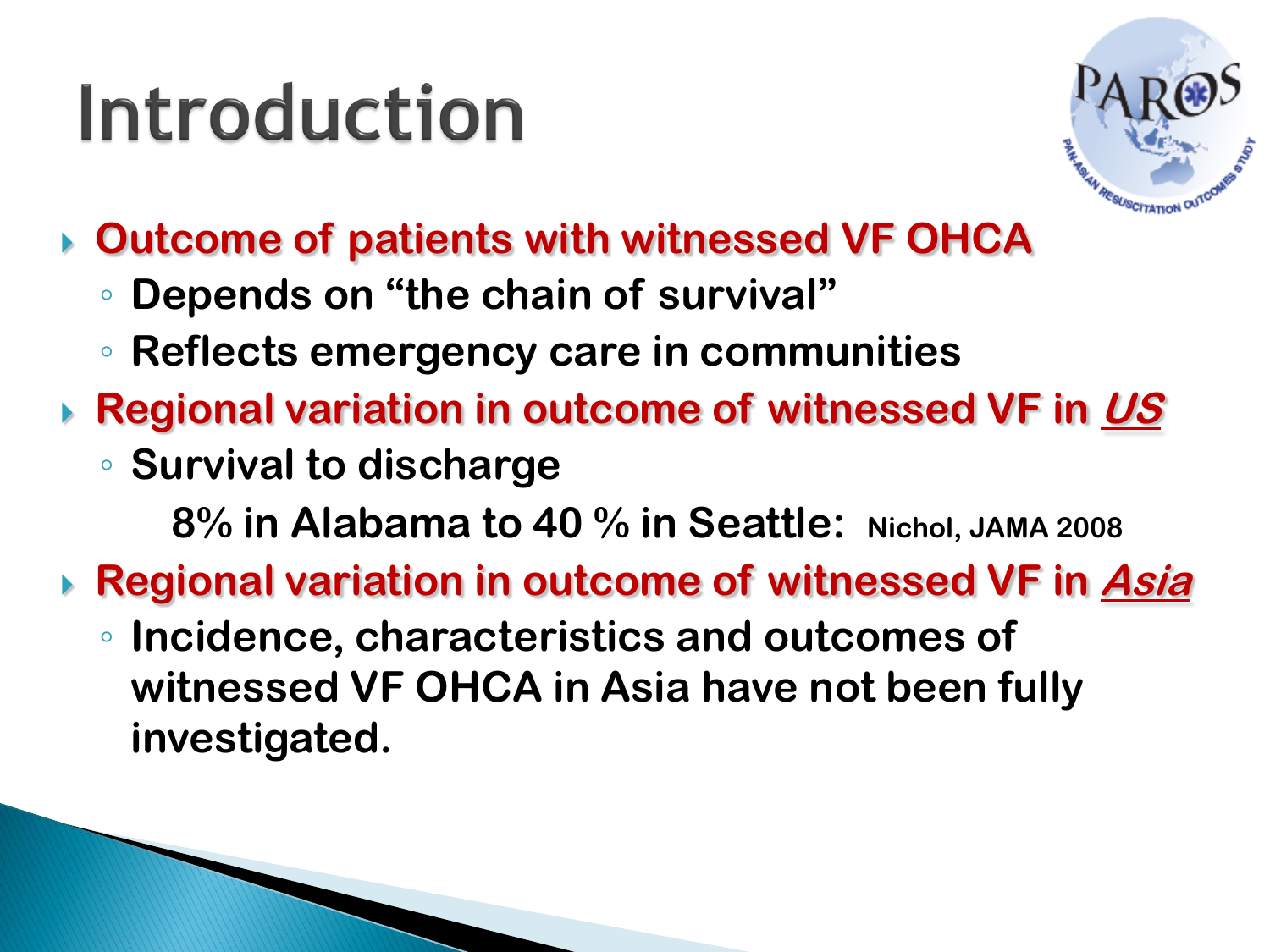# **Aims**



#### **Regional variation in Asia**

- **To explore whether there is regional variation in the incidence, characteristics and outcomes of witnessed VF OHCA in Asian countries**
- **Comparison of PAROS data with data from US CARES study**
	- **To clarify both the similarities and difference in witnessed VF OHCA between US and Asian countries**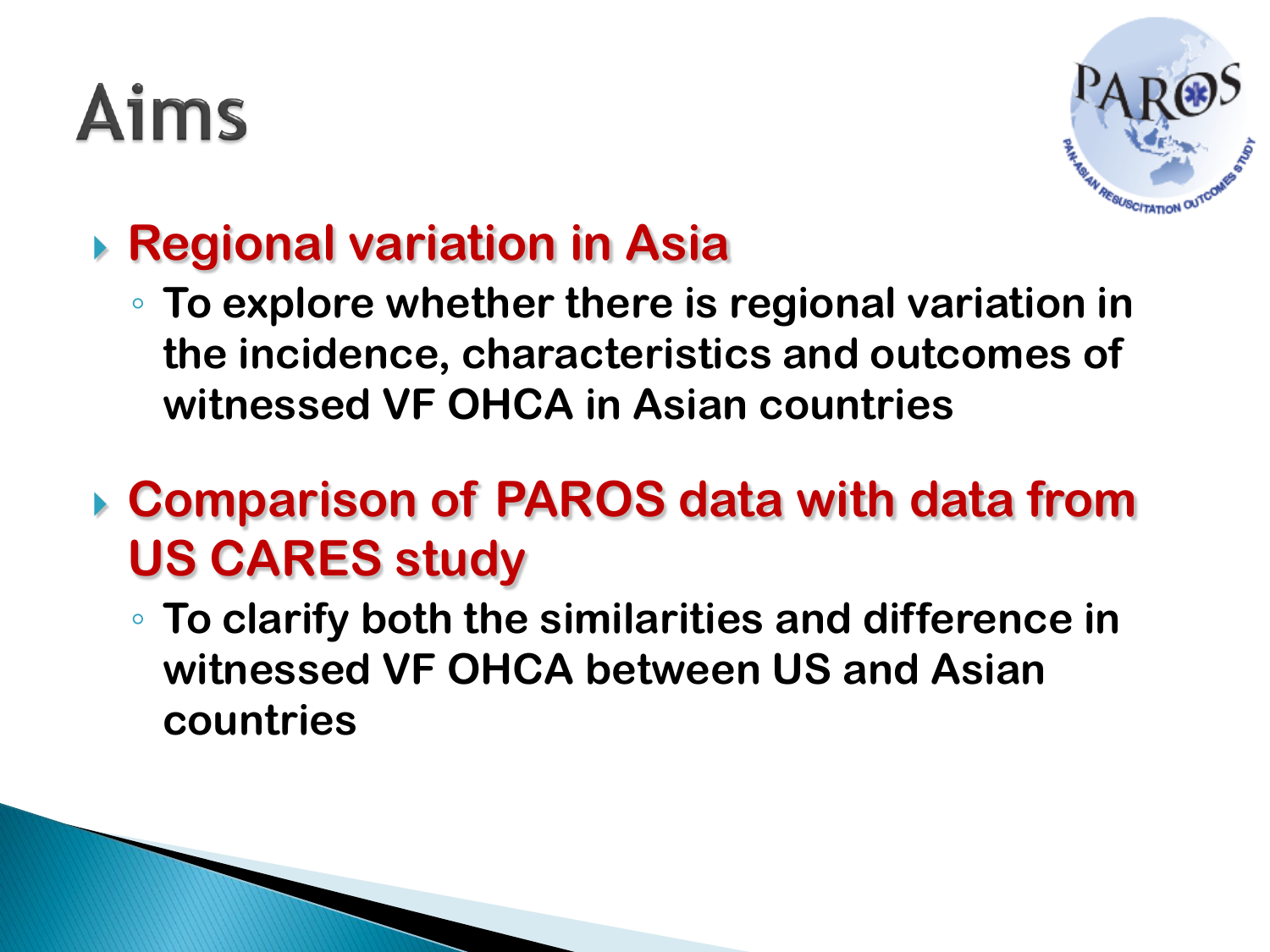# **Hypotheses**



#### **Regional variation in Asia**

- **There would be regional variation in the incidence and outcome of witnessed VF OHCA among areas in Asia**
- **Comparison of PAROS data with data from US CARES study**
	- **There would be difference in the incidence, patient characteristics, in and out-of-hospital emergency care, and outcomes of witnessed VF OHCA between US and Asia**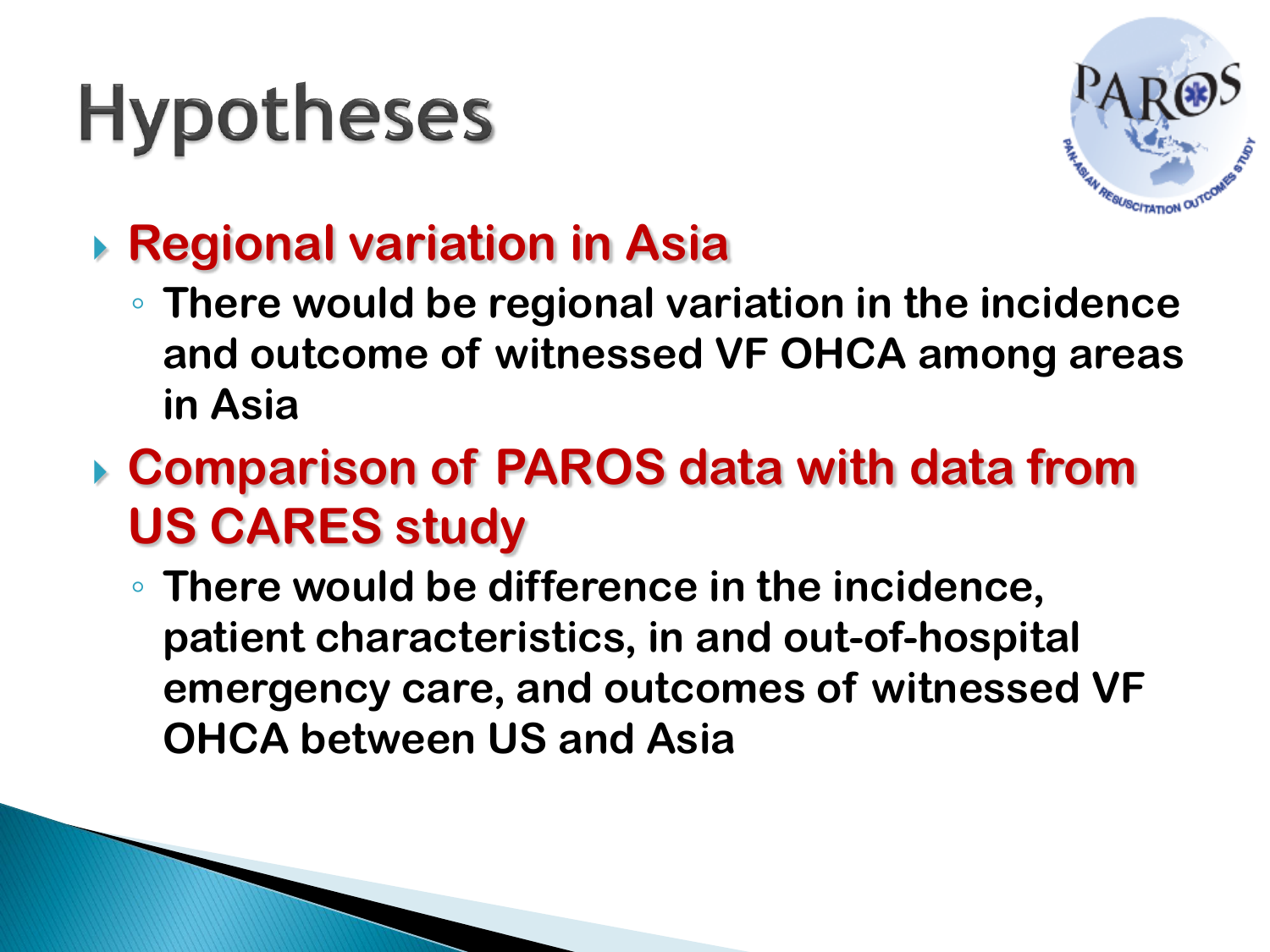### **Methods**



#### **Subjects**

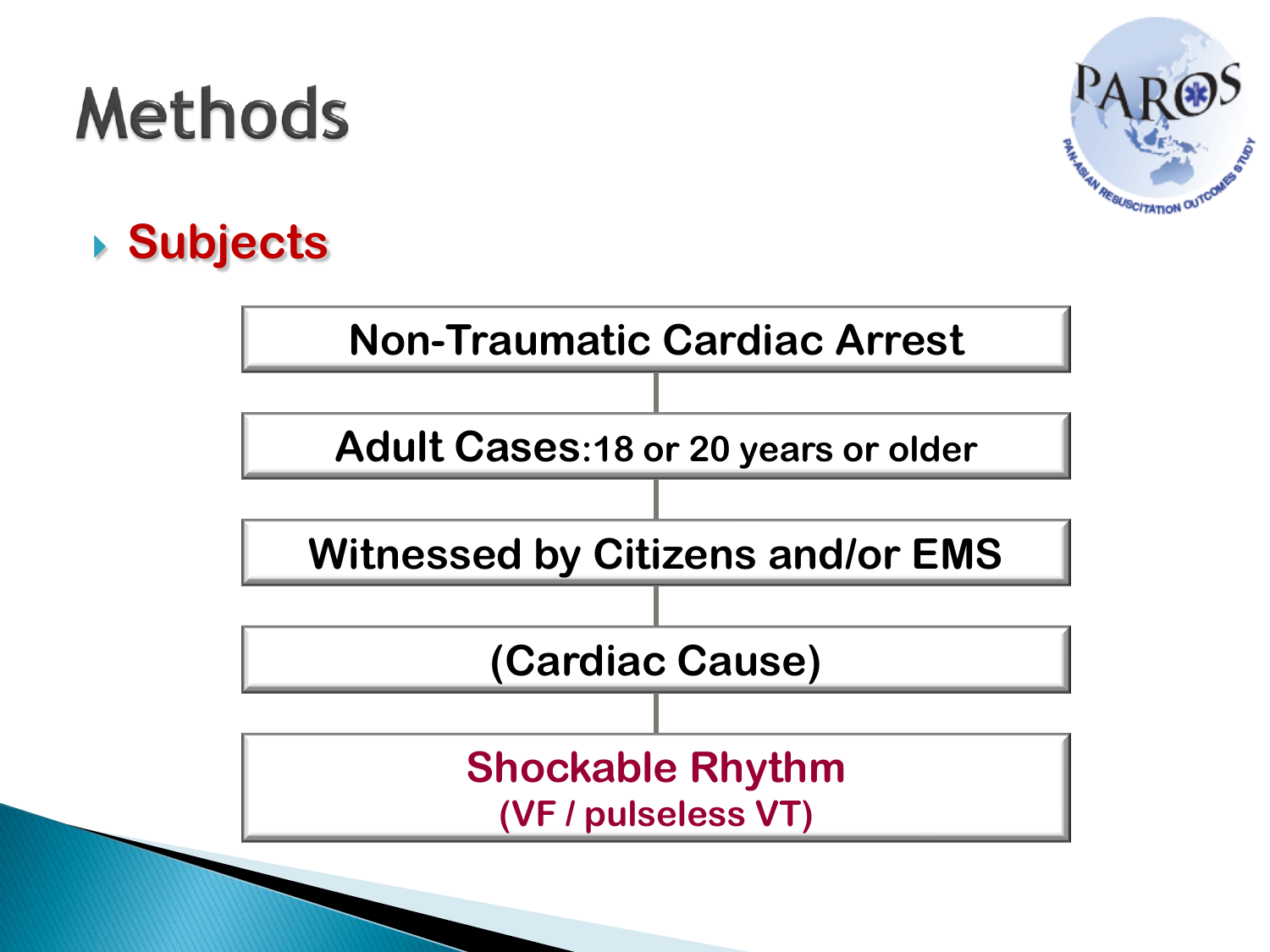# **Methods**



#### **Analysis**

- **Description and comparison of information on:**
	- **Characteristics of witnessed VF OHCA patients**
	- **Out-of-hospital CPR by EMS**
	- **In-hospital treatment**
- **Calculation and comparison of:**
	- **Incidence**
	- **Outcome: survival and neurological outcome**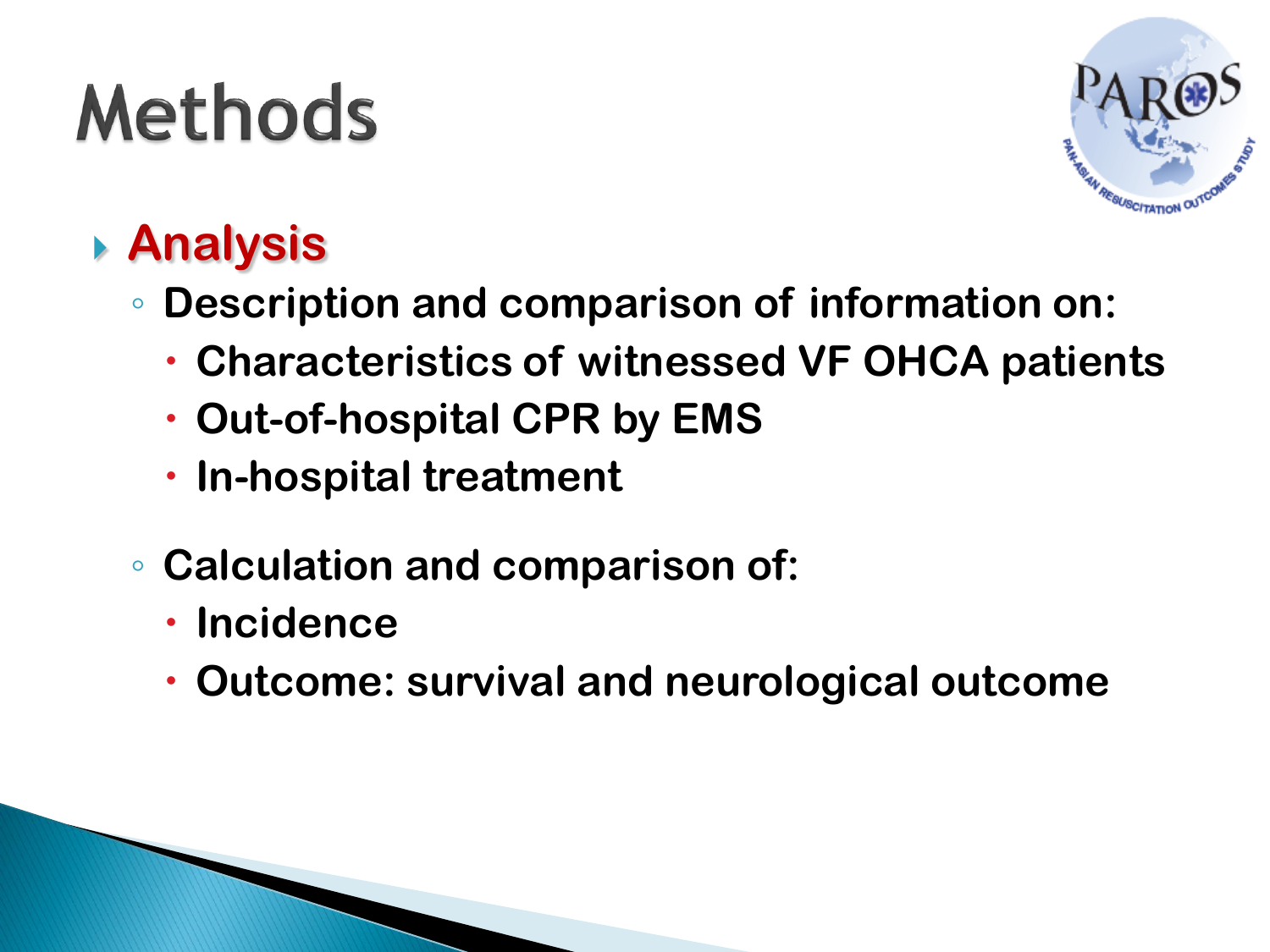# **Methods**



#### **Analysis**

- **Comparison of PAROS data and data from the USA CARES study on:**
	- **Characteristics of witnessed VF OHCA patients**
	- **Out-of-hospital CPR by EMS**
	- **In-hospital treatment**
	- **Incidence**
	- **Outcome: survival and neurological outcome**